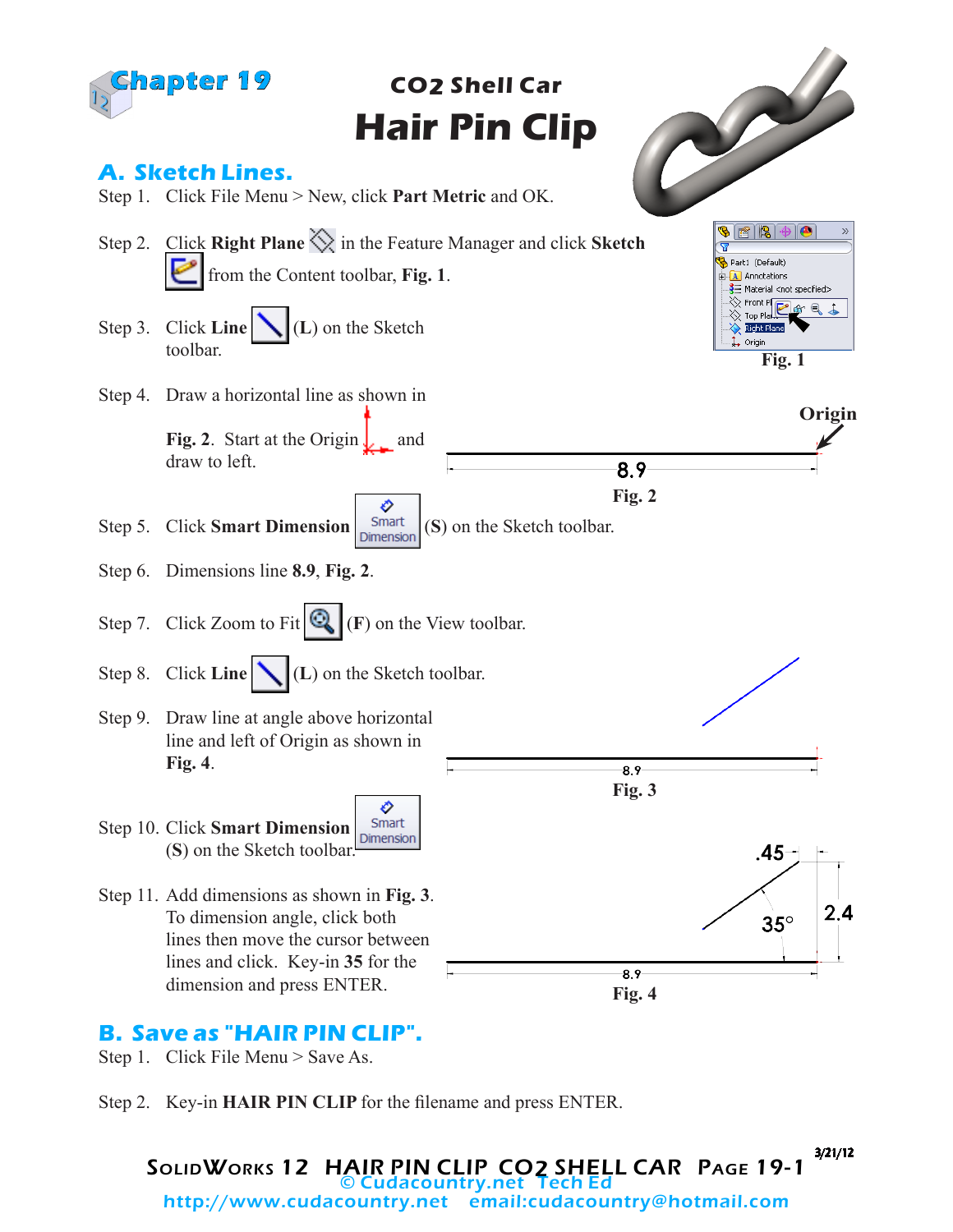## **C. Centerpoint Arc.**

Step 1. Click **Centerpoint Arc**  $\left|\sum_{i=1}^{n}S_i\right|$  (S) in the **Arc** flyout  $\left|\sum_{i=1}^{n}r\right|$  on the Sketch toolbar.

- Step 2. Draw two arcs. Click directly about endpoint of horizontal line to place the center of arc. Click left endpoint of line to start arc, swing around and click to place the second end point, **Fig. 5**. Start second arc between first arc and angled line.
- Step 3. Click **Smart Dimension**  ♦ Smart (**S**) on the Sketch toolbar.
- Step 4. Dimension the arc radius **1.6** and **1.55**, **Fig. 6**. Dimension **.85** and **4.9**. To Smart dimension click the arc then move the cursor out away from the arc and click. Key-in the dimension and press ENTER. Arrange the dimension as **Fig. 6**.
- Step 5. **Right click drawing and click Select** from menu to unselect Smart Dimension.
- Step 6. **Ctrl click** the **center point of first arc and left endpoint of line** to select both. Release Ctrl key and click **Make Vertical l** on the Content menu, **Fig. 7**.





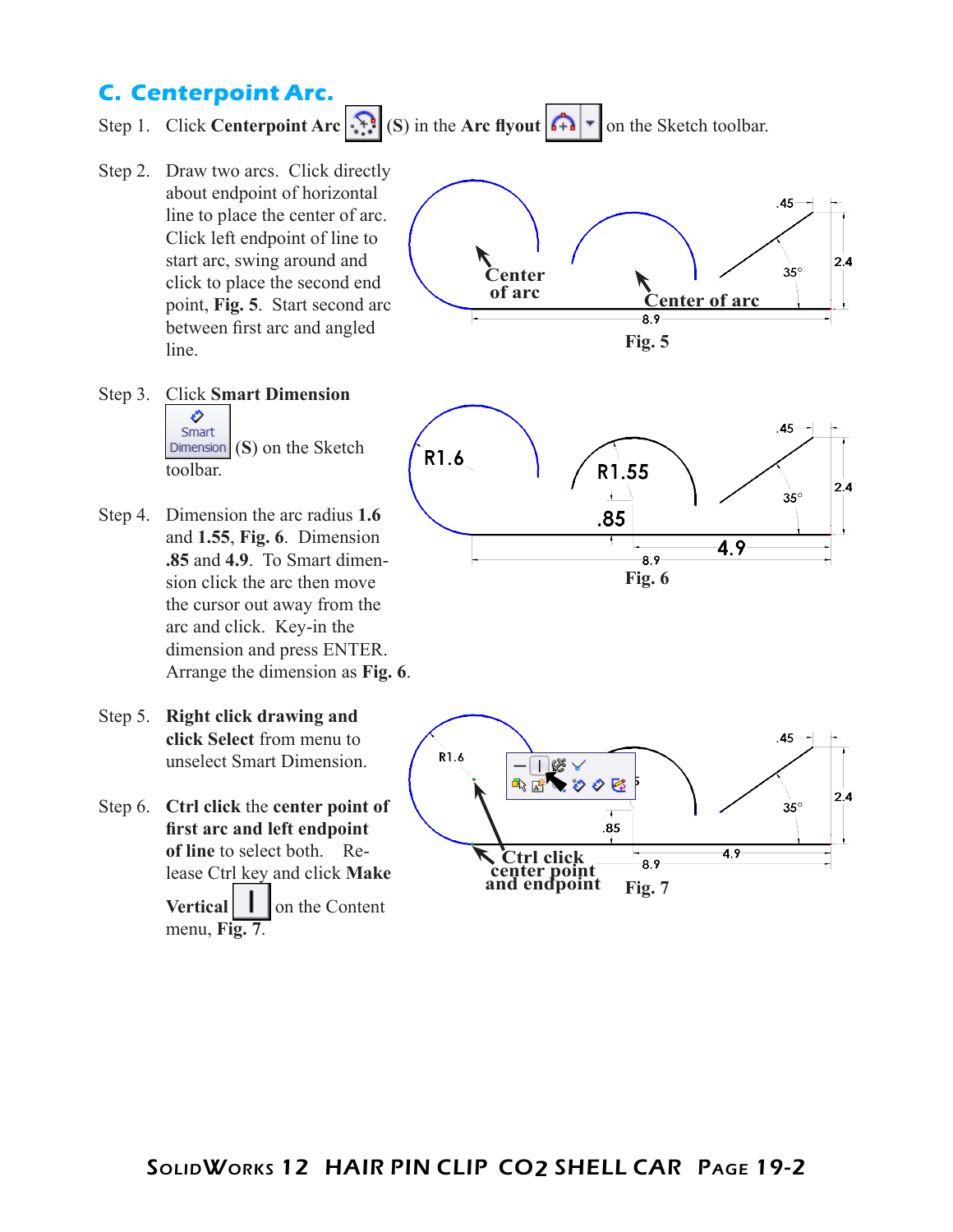# **D. Sketch Fillet.**



SOLIDWORKS 12 HAIR PIN CLIP CO2 SHELL CAR PAGE 19-3 **Fig. 14**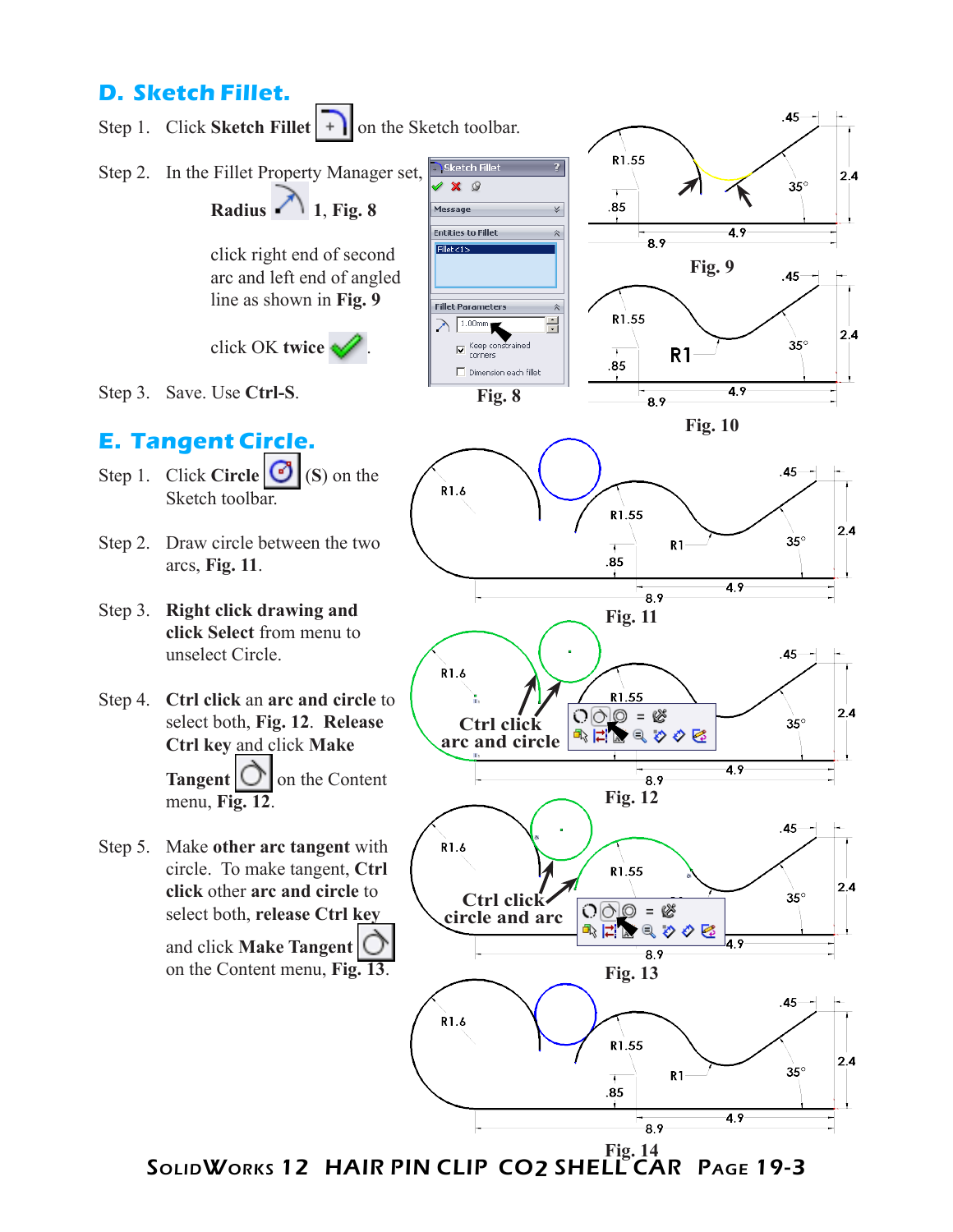

### SolidWorks 12 HAIR PIN CLIP CO2 SHELL CAR Page 19-4